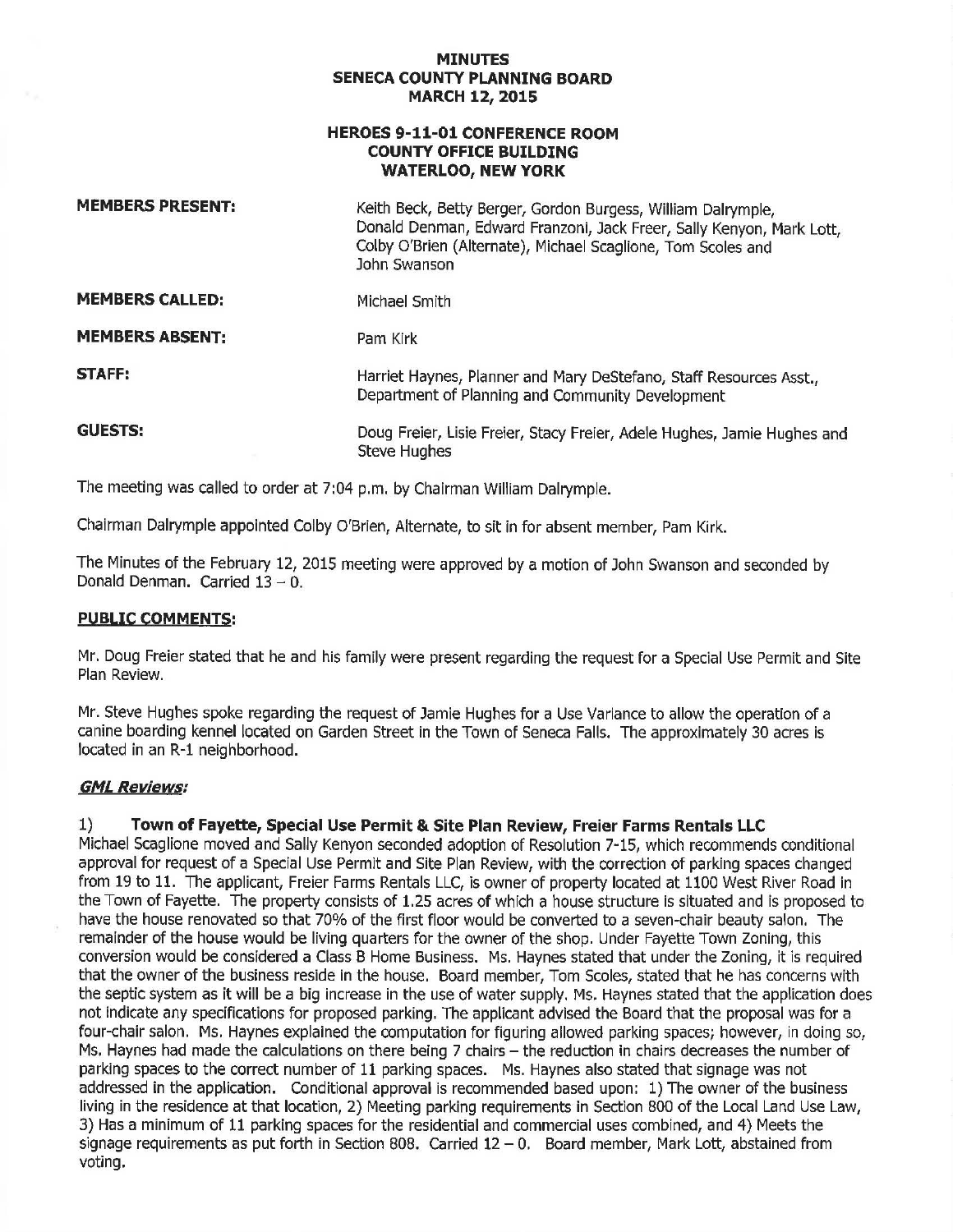# 2) **Town of Seneca Falls, Use Variance, Hughes, Jamie**

Tom Scoles moved and Edward Franzoni seconded adoption of amended Resolution 8-15, recommending conditional approval of a request for a Use Variance submitted by Jamie Hughes from the Town of Seneca Falls. The applicant has a contract to purchase 29.6 acres of land located at 88 - 92 Garden Street. The property is zoned R-1 Residential and the applicant wishes to construct and operate a canine boarding kennel which is a use not allowed in an R-1 Zone. In order to obtain the Use Variance to allow operation of the boarding kennel, the Town Zoning Board of Appeals would have to grant the Variance once the applicant has demonstrated hardship. Ms. Haynes stated that the applicant did not address the hardshlp issue in the application.

Ms. Hayne stated that Mr. Hughes would like to be allowed to further explain the proposed project. It was the general consensus of the Board to allow Mr. Hughes five minutes to provide details of the project.

Mr. Hughes explained that his daughter, Jamie, had worked at the Boarding Kennel, Reigning Cats & Dogs, which is now closed and in litigation. Mr. Hughes solicited property owners that owned at least 11 acres within Seneca County to inquire whether they would be Interested in selling. He stated that the interest was not there, especially in the Towns of Junius and Tyre, due to the pending construction of the Lago Resort and casino. Mr. Hughes stated that his daughter has been caring for dogs for the past three years, working for the Reigning Cats and Dogs Kennel and the Second Chance Rescue Shelter. Mr. Hughes stated that they are currently boarding a dog at their home, and his daughter is continually receiving calls to take care of pets while the owners are out of town. Mr. Hughes stated that the purchase offer is contingent upon receiving the Use Variance, and is in effect until the end of April. Mr. Hughes reputed that at such time, if this project Is not moving forward, the owner will sell to the Cayuga Nation. Mr. Hughes distributed to Board members handouts with photos and details of the proposed project. The kennel will be a state-of-the-art facility and will be made to be soundproof. Mr. Hughes stated that he has spoken to neighbors of the property and they are okay with the proposal. The kennel will be located at least 400' from any neighboring property. The operation will be a boarding kennel with grooming services available. This will not be a breeding operation. Mr. Hughes reiterated that the facility is a necessary need in the community and stated that this has been their only option for purchasing the necessary land.

Ms. Haynes further explained the need for demonstrating of hardship, and that the hardship cannot be self-created. After a lengthy discussion, Gordon Burgess made the motion to accept the recommendation of the Department of Planning and Community Development for the request of Jamie Hughes be denied based on insufficient demonstration of the statutory requirements for the granting of a Use Variance. Betty Berger seconded. After a roll call vote of 6 ayes and 6 nays with one abstention, Ms. Haynes explained that no action is taken as there must be 8 ayes for the motion to carry. After further discussion, a second roll call vote was taken for an amended Resolution; this action carried 12 - 1, with Board member, Gordon Burgess, voting nay. Amended Resolution 8-15 recommends that this request be approved conditional upon the Town of Seneca Falls determining that the statutory requirements for granting a Use Variance have been met.

# 3) **Town of Fayette, Minor Subdivision Review, Martin, Ira G.**

John Swanson moved and Colby O'Brien seconded adoption of Resolution 9-15, recommending approval of a Minor Subdivision Review request submitted by Ira Martin from the Town of Fayette. The applicant is proposing to create two lots from a total of 125.4 acres on West River Road with frontage on Knauss Road. Parcel A will consist of 1.243 acres and Parcel B will be 123.15 acres. The parcel to be divided off is surrounded by agricultural land. The parent parcel is surrounded by both residential and agricultural uses. Each parcel will have a house situated on it. Carried 12 - 0. Board member, Mark Lott, abstained from voting.

# 4) **Town of Romulus, Zoning Amendment**

Tom Scoles moved and John Swanson seconded adoption of Resolution 10-15, recommending adoption of the Zoning Amendment submitted by the Town of Romulus. Ms. Haynes stated that portions of the Zoning Amendment involve the full Town and other portions involve the area of the Former Army Depot which is between Route 96 and 96A. Originally, the Romulus Town Zoning included a Redevelopment Plan for the Army Depot. Ms. Haynes stated that the Town of Romulus has worked with the Town of Varick for a planning process regarding the area of the former Seneca Army Depot and now is putting forward a Zoning Amendment as a result of the work. At the same time, they are making modifications to definitions that they have over time identified as needing clarification. Ms. Haynes stated that the Consultant, Stuart Brown Associates, Inc., assisted in preparing the Zoning Amendment. Ms. Haynes stated sometime in the future, a proposed zoning amendment will be forwarded by the Town of Varick. A colored map of the Proposed Zoning Map Revisions and the Summary from the Zoning Revisions were distributed to Board members. Carried  $13 - 0$ .